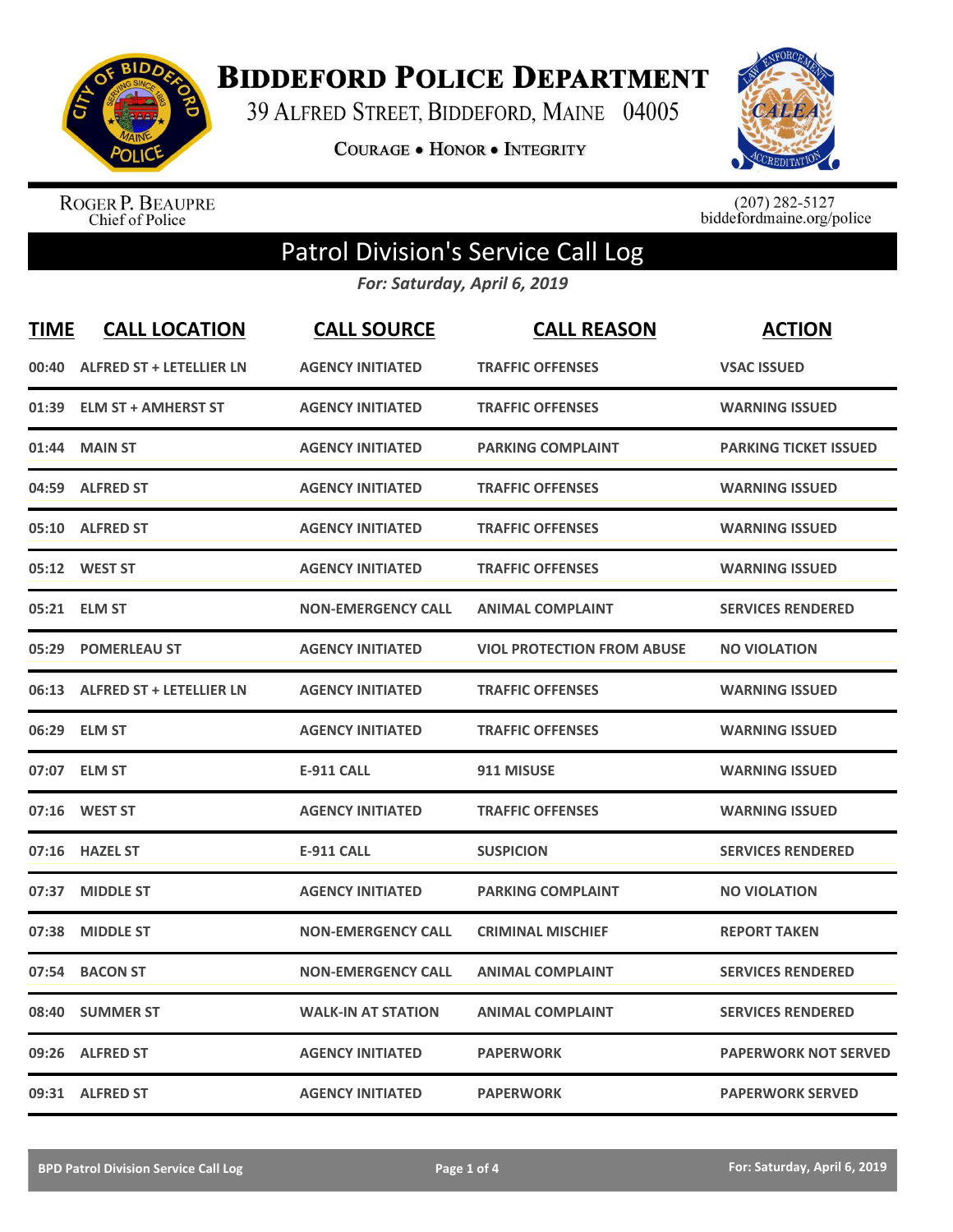| <b>TIME</b> | <b>CALL LOCATION</b>          | <b>CALL SOURCE</b>        | <b>CALL REASON</b>         | <b>ACTION</b>                |
|-------------|-------------------------------|---------------------------|----------------------------|------------------------------|
|             | 09:35 ALFRED ST               | <b>E-911 CALL</b>         | 911 MISUSE                 | <b>WARNING ISSUED</b>        |
|             | 09:55 WEST ST                 | <b>NON-EMERGENCY CALL</b> | <b>ASSIST PD AGENCY</b>    | <b>SERVICES RENDERED</b>     |
|             | 10:21 SOUTH ST + WENTWORTH ST | <b>AGENCY INITIATED</b>   | <b>SUSPICION</b>           | <b>GONE ON ARRIVAL</b>       |
|             | 10:45 HILL ST                 | <b>AGENCY INITIATED</b>   | <b>TRAFFIC OFFENSES</b>    | <b>WARNING ISSUED</b>        |
|             | 10:52 HILL ST + TIGER WAY     | <b>AGENCY INITIATED</b>   | <b>TRAFFIC OFFENSES</b>    | <b>WARNING ISSUED</b>        |
|             | 10:55 MIDDLE ST               | <b>AGENCY INITIATED</b>   | <b>DISTURBANCE / NOISE</b> | <b>SERVICES RENDERED</b>     |
|             | 11:22 GREEN ST                | <b>NON-EMERGENCY CALL</b> | <b>MESSAGE DELIVERY</b>    | <b>NEGATIVE CONTACT</b>      |
|             | 11:24 MAIN ST + LUNT ST       | <b>AGENCY INITIATED</b>   | <b>PARKING COMPLAINT</b>   | <b>PARKING TICKET ISSUED</b> |
|             | 11:27 HILL ST + WEST ST       | <b>NON-EMERGENCY CALL</b> | <b>ARTICLES LOST/FOUND</b> | <b>SERVICES RENDERED</b>     |
|             | 11:42 ALFRED ST + MARINER WAY | <b>AGENCY INITIATED</b>   | <b>TRAFFIC OFFENSES</b>    | <b>WARNING ISSUED</b>        |
|             | 11:43 POOL ST                 | <b>AGENCY INITIATED</b>   | <b>TRAFFIC OFFENSES</b>    | <b>WARNING ISSUED</b>        |
|             | 11:52 POOL ST                 | <b>AGENCY INITIATED</b>   | <b>TRAFFIC OFFENSES</b>    | <b>WARNING ISSUED</b>        |
|             | 11:56 ANDREWS RD              | <b>E-911 CALL</b>         | 911 MISUSE                 | <b>NEGATIVE CONTACT</b>      |
|             | 11:58 CUTTS ST                | <b>WALK-IN AT STATION</b> | <b>ARTICLES LOST/FOUND</b> | <b>REPORT TAKEN</b>          |
|             | 12:07 POOL ST                 | <b>AGENCY INITIATED</b>   | <b>TRAFFIC OFFENSES</b>    | <b>WARNING ISSUED</b>        |
|             | 12:56 HILL ST                 | <b>AGENCY INITIATED</b>   | <b>TRAFFIC OFFENSES</b>    | <b>WARNING ISSUED</b>        |
|             | 13:07 WEST ST                 | <b>AGENCY INITIATED</b>   | <b>TRAFFIC OFFENSES</b>    | <b>WARNING ISSUED</b>        |
|             | 13:17 WEST ST                 | <b>AGENCY INITIATED</b>   | <b>TRAFFIC OFFENSES</b>    | <b>WARNING ISSUED</b>        |
|             | <b>13:20 HILL ST</b>          | <b>AGENCY INITIATED</b>   | <b>TRAFFIC OFFENSES</b>    | <b>VSAC ISSUED</b>           |
|             | 13:35 HILL ST                 | <b>AGENCY INITIATED</b>   | <b>TRAFFIC OFFENSES</b>    | <b>WARNING ISSUED</b>        |
|             | 13:43 WEST ST                 | <b>AGENCY INITIATED</b>   | <b>TRAFFIC OFFENSES</b>    | <b>VSAC ISSUED</b>           |
|             | 13:57 WEST ST                 | <b>AGENCY INITIATED</b>   | <b>TRAFFIC OFFENSES</b>    | <b>WARNING ISSUED</b>        |
|             | <b>14:07 HILL ST</b>          | <b>AGENCY INITIATED</b>   | <b>TRAFFIC OFFENSES</b>    | <b>WARNING ISSUED</b>        |
|             | 14:12 ELM ST                  | <b>AGENCY INITIATED</b>   | <b>TRAFFIC OFFENSES</b>    | <b>WARNING ISSUED</b>        |
|             | <b>14:16 HILL ST</b>          | <b>AGENCY INITIATED</b>   | <b>TRAFFIC OFFENSES</b>    | <b>VSAC ISSUED</b>           |
|             | 14:29 ALFRED ST + GRAHAM ST   | <b>AGENCY INITIATED</b>   | <b>TRAFFIC OFFENSES</b>    | <b>WARNING ISSUED</b>        |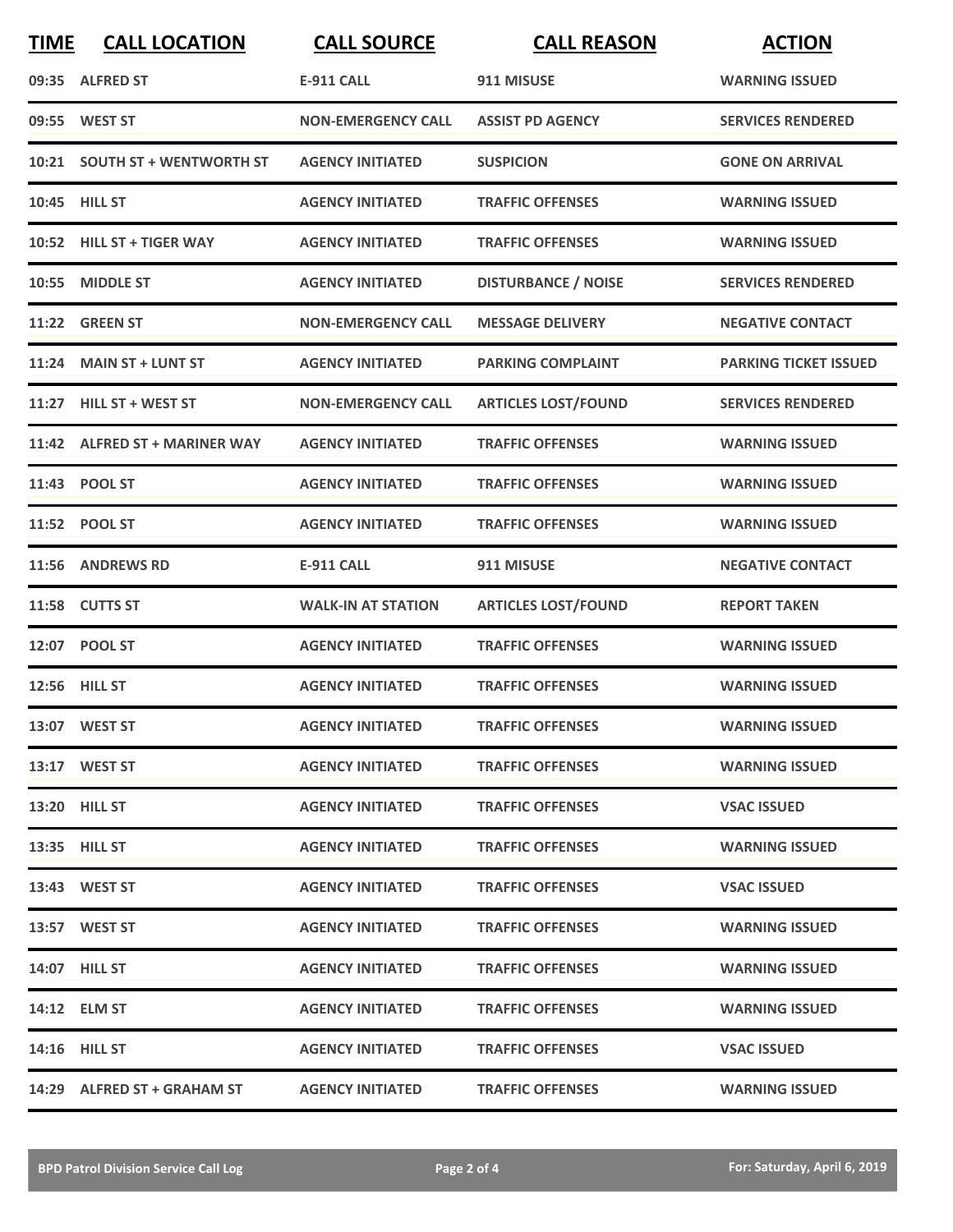| <b>TIME</b> | <b>CALL LOCATION</b>             | <b>CALL SOURCE</b>        | <b>CALL REASON</b>         | <b>ACTION</b>                |
|-------------|----------------------------------|---------------------------|----------------------------|------------------------------|
|             | 14:32 HILLS BEACH RD             | <b>NON-EMERGENCY CALL</b> | <b>CIVIL COMPLAINT</b>     | <b>CIVIL COMPLAINT</b>       |
|             | 14:55 HILL ST                    | <b>NON-EMERGENCY CALL</b> | <b>ARTICLES LOST/FOUND</b> | <b>NO ACTION REQUIRED</b>    |
|             | 15:08 LINCOLN ST                 | <b>E-911 CALL</b>         | 911 MISUSE                 | <b>NO ACTION REQUIRED</b>    |
|             | 15:13 ELM ST                     | <b>AGENCY INITIATED</b>   | <b>TRAFFIC OFFENSES</b>    | <b>WARNING ISSUED</b>        |
|             | 15:29 ALFRED ST                  | <b>AGENCY INITIATED</b>   | <b>TRAFFIC OFFENSES</b>    | <b>WARNING ISSUED</b>        |
|             | 15:31 LINCOLN ST                 | <b>AGENCY INITIATED</b>   | <b>SUSPICION</b>           | <b>SERVICES RENDERED</b>     |
|             | 15:41 ELM ST                     | <b>AGENCY INITIATED</b>   | <b>TRAFFIC OFFENSES</b>    | <b>VSAC ISSUED</b>           |
|             | 15:49 HAZEL ST                   | <b>E-911 CALL</b>         | 911 MISUSE                 | <b>SERVICES RENDERED</b>     |
|             | 15:54 ELM ST                     | <b>AGENCY INITIATED</b>   | <b>TRAFFIC OFFENSES</b>    | <b>WARNING ISSUED</b>        |
|             | 16:12 ALFRED ST                  | <b>AGENCY INITIATED</b>   | <b>TRAFFIC OFFENSES</b>    | <b>VSAC ISSUED</b>           |
|             | 16:15 WEST ST                    | <b>AGENCY INITIATED</b>   | <b>ESCORTS / RELAYS</b>    | <b>SERVICES RENDERED</b>     |
|             | 16:29 ALFRED ST + MARINER WAY    | <b>AGENCY INITIATED</b>   | <b>TRAFFIC OFFENSES</b>    | <b>VSAC ISSUED</b>           |
|             | 16:49 ELM ST                     | <b>AGENCY INITIATED</b>   | <b>TRAFFIC OFFENSES</b>    | <b>VSAC ISSUED</b>           |
|             | 16:54 JEFFERSON ST               | <b>NON-EMERGENCY CALL</b> | <b>DOMESTIC COMPLAINTS</b> | <b>REPORT TAKEN</b>          |
|             | 17:03 PROSPECT ST + HILLSIDE AVE | <b>E-911 CALL</b>         | <b>PARKING COMPLAINT</b>   | <b>PARKING TICKET ISSUED</b> |
|             | 17:08 ALFRED ST + ROBERTS ST     | <b>AGENCY INITIATED</b>   | <b>TRAFFIC OFFENSES</b>    | <b>WARNING ISSUED</b>        |
|             | 17:13 LINCOLN ST                 | E-911 CALL                | 911 MISUSE                 | <b>NO ACTION REQUIRED</b>    |
|             | 17:15 ELM ST                     | <b>AGENCY INITIATED</b>   | <b>TRAFFIC OFFENSES</b>    | <b>VSAC ISSUED</b>           |
|             | 17:19 MAIN ST                    | <b>WALK-IN AT STATION</b> | <b>ARTICLES LOST/FOUND</b> | <b>SERVICES RENDERED</b>     |
|             | 17:24 POOL ST                    | <b>AGENCY INITIATED</b>   | <b>TRAFFIC OFFENSES</b>    | <b>WARNING ISSUED</b>        |
|             | 17:31 PRECOURT ST + ELM ST       | <b>AGENCY INITIATED</b>   | <b>TRAFFIC OFFENSES</b>    | <b>VSAC ISSUED</b>           |
|             | 17:53 ALFRED ST                  | <b>AGENCY INITIATED</b>   | <b>TRAFFIC OFFENSES</b>    | <b>VSAC ISSUED</b>           |
|             | 18:03 SIMARD AVE                 | <b>NON-EMERGENCY CALL</b> | <b>ANIMAL COMPLAINT</b>    | <b>SERVICES RENDERED</b>     |
|             | 18:29 POOL ST                    | <b>AGENCY INITIATED</b>   | <b>TRAFFIC OFFENSES</b>    | <b>VSAC ISSUED</b>           |
|             | 18:30 ELM ST + TRAVERS ST        | <b>AGENCY INITIATED</b>   | <b>TRAFFIC OFFENSES</b>    | <b>WARNING ISSUED</b>        |
|             | 18:50 MARINER WAY                | <b>AGENCY INITIATED</b>   | <b>TRAFFIC OFFENSES</b>    | <b>VSAC ISSUED</b>           |